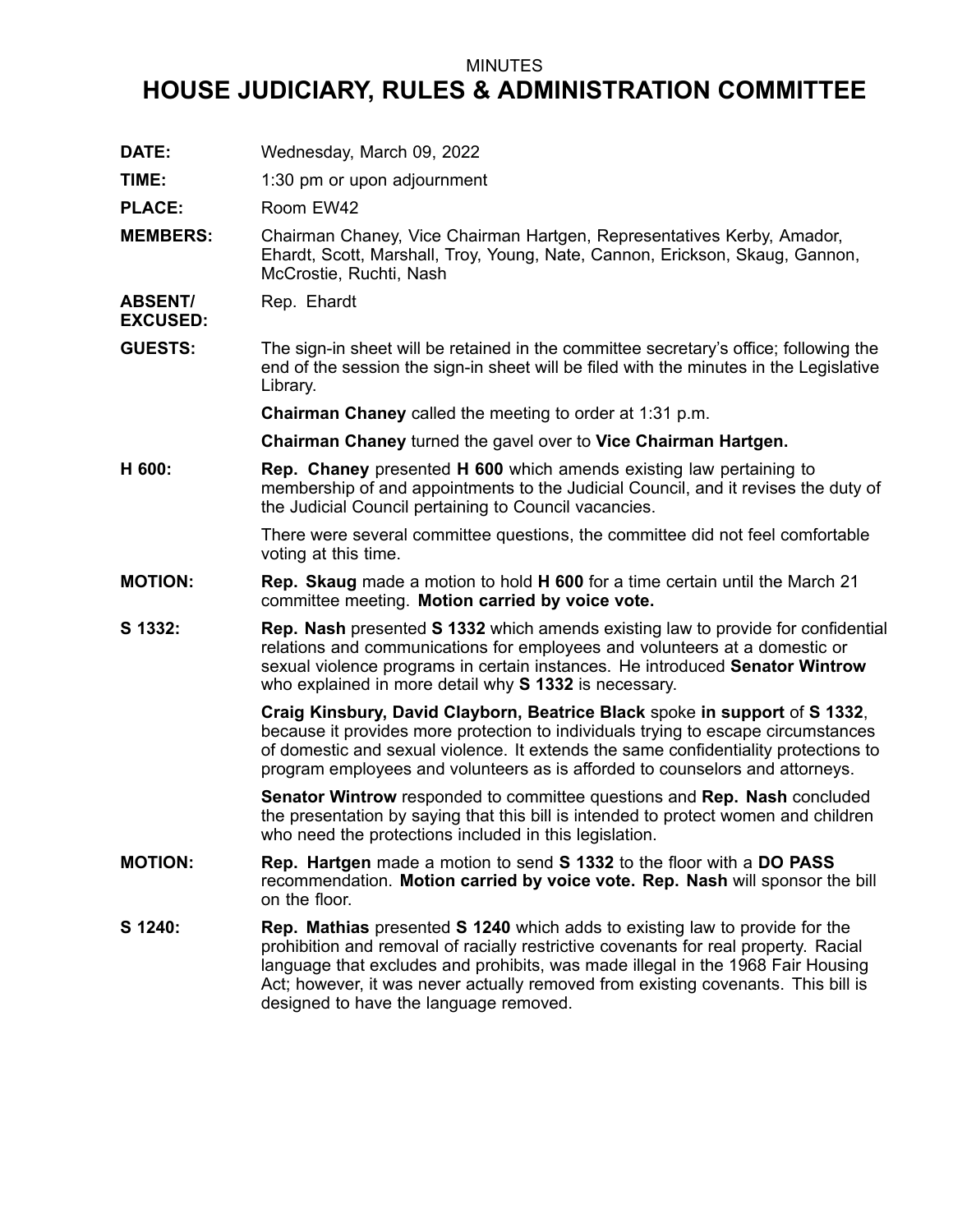**Rep. Mathias** introduced **Senator Wintrow** who spoke in more detail on the subject, provided examples of racially restrictive language in existing covenants from her district and elaborated the importance of passing **S 1240**. **S 1240** creates <sup>a</sup> modification document that goes in the chain of title. The modification document says the racially restrictive language is null and void and puts it on record with the county clerk's office. A standard modification document has been created for this purpose to be used in all the counties and all the county clerks across have agreed to waive any filing fee. This is <sup>a</sup> voluntary thing, the county clerks are not required to find all the properties that have this racially restrictive language in their covenants, and it is up to the property owner to voluntarily modify their covenants.

**MOTION: Rep. Scott** made <sup>a</sup> motion to send **S 1240** to the floor with <sup>a</sup> **DO PASS** recommendation.

> **Professor McCay Cunningham**, from the College of Idaho, spoke about historical context and how racially restrictive language got in housing covenants. He provided <sup>a</sup> brief history of racial prohibitions and explained the practice of "red-lining" which was <sup>a</sup> practice by the federal government that blocked out people of color from homeownership. During the Great Depression, to stabilize the economy the federal government began <sup>a</sup> program to encourage homeownership in middle-income households. It created an agency and offered financial incentives, and 100% loans to get the idea to take off. This same agency created city planning maps that zoned people according to race in several cities in the United States, people of color lived in the red-lined areas. During this dark historical period in the United States, 1934-1968 an underwriting manual was created by the same federal agency and circulated to banks, mortgage brokers and local governments excluding black Americans among other races of color from owning homes or property, especially in certain areas. This practice of "red-lining" and racial covenants was outlawed in the 1968 Fair Housing Act. However, the racially restrictive language was designed to "run with the land", <sup>a</sup> legal term that means it is attached to the land, as opposed to the individual who originally drafted it, and this legal designation has carried it forward into today's covenants.

**MOTION: Rep. Marshall** made <sup>a</sup> motion to call for the previous question. Roll call vote requested. **Motion carried by two-thirds vote, 12 AYE, 3 NAY, 2 Absent/Excused. Voting in favor** of the motion **Reps. Kerby, Amador, Scott, Marshall, Young, Nate, Cannon, Erickson, Skaug, Gannon, McCrostie, and Hartgen. Voting in opposition** to the motion **Reps. Ruchti, Nash, and Chaney. Reps. Ehardt and Troy absent and excused.**

**VOTE ON MOTION: Motion carried by voice vote. Rep. Mathias** will sponsor the bill on the floor.

- **S 1288: Rep. Hartgen** presented **S 1288** which amends existing law to revise provisions regarding the appointed term of certain district judges. **S 1288** is brought about by the Secretary of State's office to clear up an ambiguity in Idaho Code concerning the election of district court judges. District Judges stand for election or judicial nomination election on the primary date of non-presidential election years and only if there is not <sup>a</sup> majority will they appear on the November ballot. **S 1288** clarifies that if <sup>a</sup> district court judge is appointed by the governor, and it is less than one year in the cycle to an election, they do not need to stand for election in that election year.
- **MOTION: Rep. Cannon** made <sup>a</sup> motion to send **S 1288** to the floor with <sup>a</sup> **DO PASS** recommendation. **Motion carried by voice vote. Rep. Hartgen** will sponsor the bill on the floor.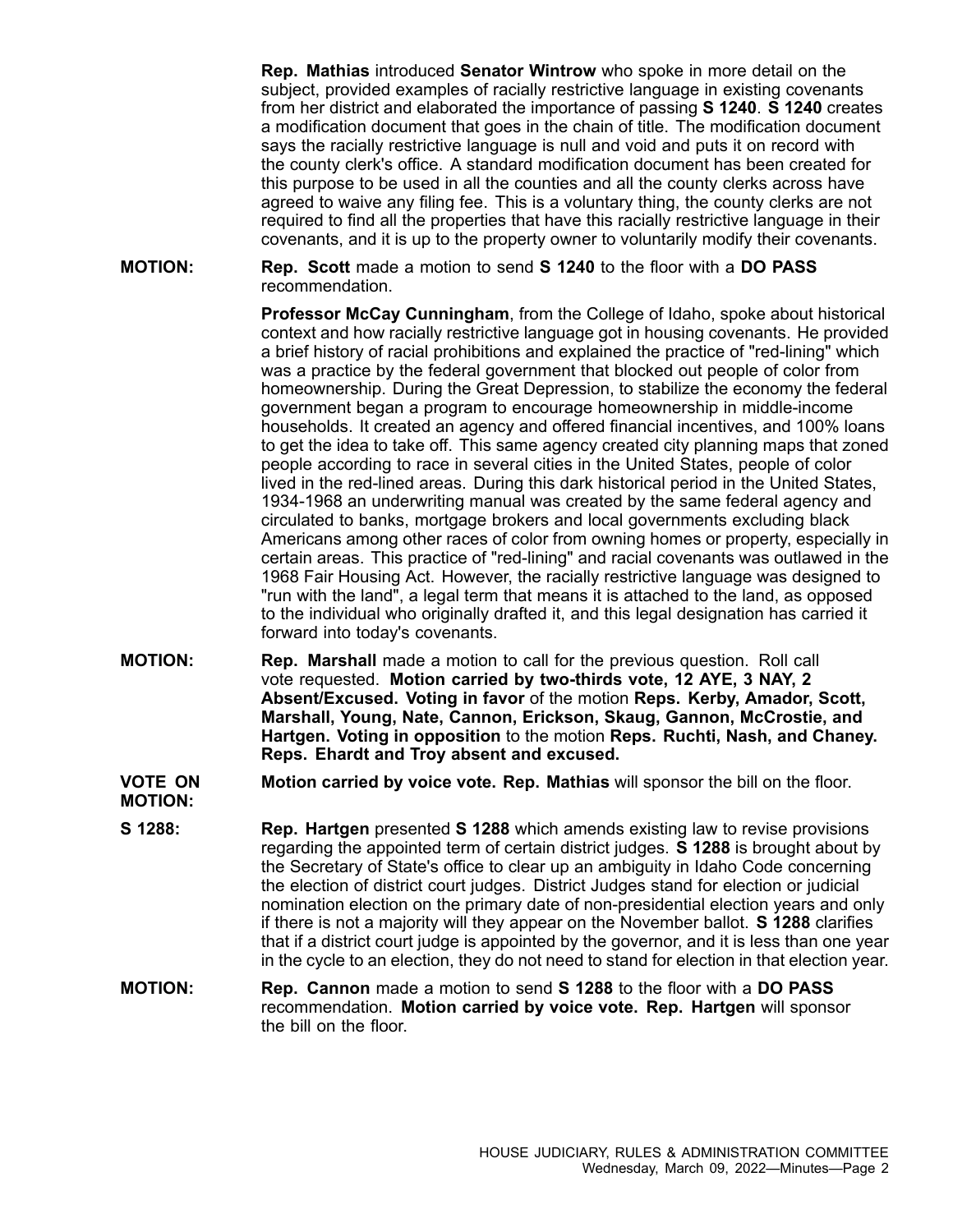**S 1279: Rep. Hartgen** presented **S 1279** which adds to existing law to authorize the use of <sup>a</sup> temporary guard or private security service in certain instances. **S 1279** is brought about by the Sheriff's Association and will allow the county sheriff to hire temporary guards from contract security services to provide secure transport of county jail inmates to nearby or far away facilities. And provide that prisoners may be safely kept at hospitals, long-term care or hospice care. This allows deputies to be used in more appropriate and productive manners.

> **Rep. Hartgen** introduced **Terry Derden**, Chief Legal Advisor for the Ada County Sheriff's Office who explained that **S 1279** makes it clear that the County Sheriffs does have the statutory authority to contract with private security in certain cases. In cases where jail inmates need to stay at <sup>a</sup> facility outside of the jail. An example of that would be if an inmate needs to go to the hospital to have <sup>a</sup> baby. Currently, two deputies are required to perform security during <sup>a</sup> hospital stay and two other deputies are called in to backfill their shifts at the jail. Contracting with an outside security service to perform this kind of security will be more cost-effective, also in the case of private secure inmate transports.

**MOTION: Rep. Kerby** made <sup>a</sup> motion to send **S 1279** to the floor with <sup>a</sup> **DO PASS** recommendation.

> **Mr. Derden** responded to detailed committee questions about the range of this statute and the use of deadly force.

**SUBSTITUTE MOTION: Rep. Troy** made <sup>a</sup> substitute motion to **HOLD S 1279** for time certain, the March 17, 2022 committee meeting.

> **Chief Aaron Shepherd**, Ada County Sheriff's office explained that **S 1279** is about saving money but it is also about the fact that the Sheriff's Department is short-staffed and is not able to provide officers for hospital security when inmates are hospitalized or conduct transports without calling deputies in on their days off. The staffing alternatives presented in **S 1279** are <sup>a</sup> solution to this problem. There is significant concern about burnout with the deputies. Chief Shepherd responded to committee questions and described the training contract security officers are expected to have.

## **VOTE ON SUBSTITUTE MOTION: Substitute motion carried by voice vote.**

**S 1334: Rep. Chaney** presented **S 1334** which amends existing law to authorize training programs with certain private employers in telecommunications. This bill involves Correctional Industries (CI), and it allows inmates to be trained in telemarketing jobs while incarcerated so they are better suited to find meaningful employment upon release from prison. He introduced **Director Josh Tewalt**, Department of Correction (DOC) to explain how this would work in more detail. Director Tewalt explained that telemarketing is <sup>a</sup> high turnover industry and if inmates are trained in this field they can serve as <sup>a</sup> stable employment pool for telemarketing businesses.

> There were many committee questions about how this would be controlled and how the public would be protected. **Director Tewalt** explained in detail the combination of DOC controls; and the built-in controls of telemarketing businesses, which includes training, standards, restrictions, and levels of access.

**MOTION: Rep. Kerby** made <sup>a</sup> motion to send **S 1334** to the floor with <sup>a</sup> **DO PASS** recommendation. **Motion carried by voice vote. Rep. Chaney** will sponsor the bill on the floor.

**Vice chairman Hartgen** turned the gavel over to **Chairman Chaney.**